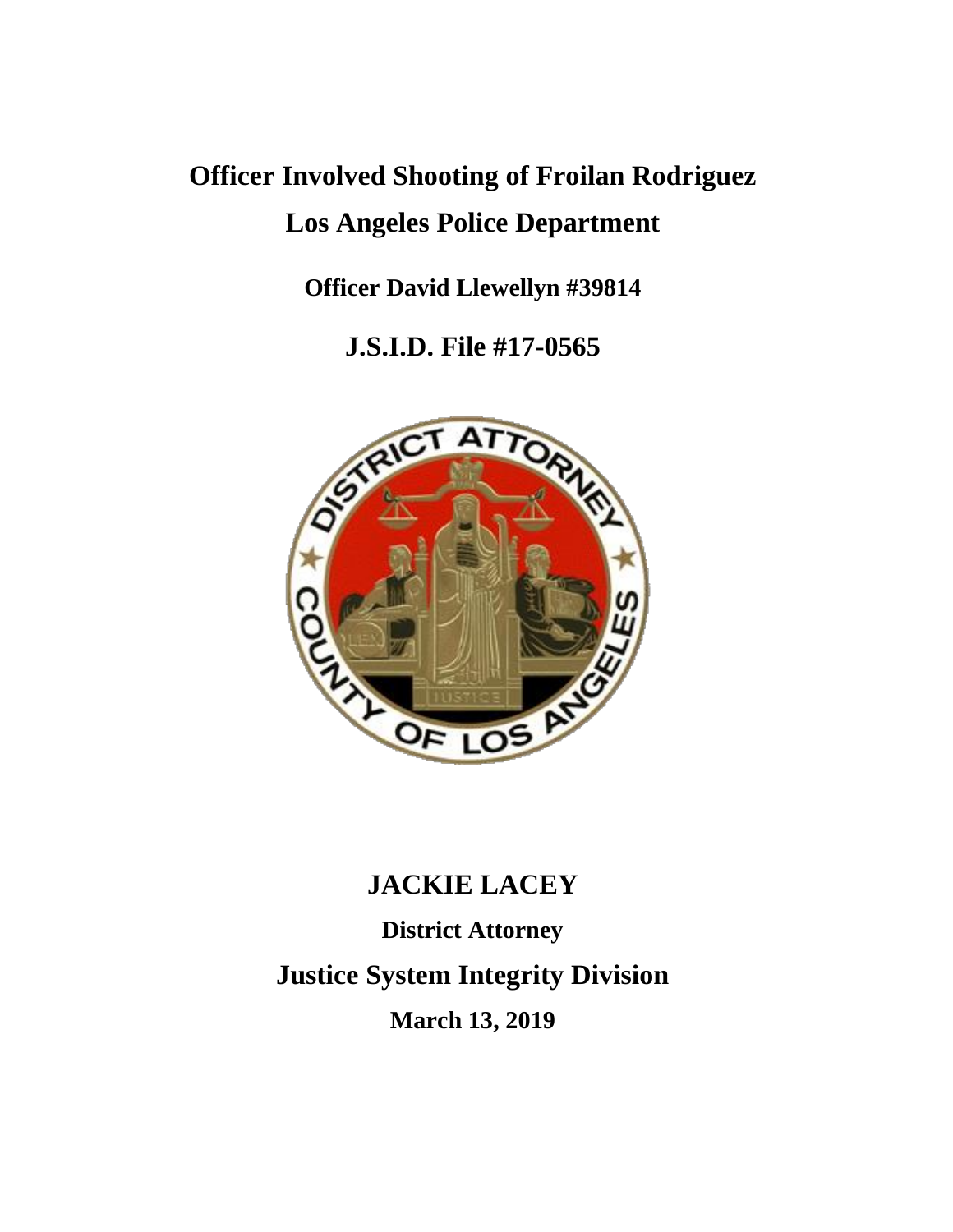#### **MEMORANDUM**

| TO:             | <b>CAPTAIN AL PASOS</b>                                                                                 |
|-----------------|---------------------------------------------------------------------------------------------------------|
|                 | Los Angeles Police Department                                                                           |
|                 | Force Investigation Division                                                                            |
|                 | 100 West First Street, Suite 431                                                                        |
|                 | Los Angeles, California 90012                                                                           |
| FROM:           | <b>JUSTICE SYSTEM INTEGRITY DIVISION</b><br>Los Angeles County District Attorney's Office               |
| <b>SUBJECT:</b> | <b>Officer Involved Shooting of Froilan Rodriguez</b><br>J.S.I.D. File #17-0565<br>F.I.D. File #F080-17 |
| DATE:           | March 13, 2019                                                                                          |

The Justice System Integrity Division of the Los Angeles County District Attorney's Office has completed its review of the December 20, 2017, non-fatal shooting of Froilan Rodriguez by Los Angeles Police Department (LAPD) Officer David Llewellyn. We have concluded Officer Llewellyn acted lawfully in self-defense.

The District Attorney's Command Center was notified of the shooting at approximately 2:33 a.m., on December 20, 2017. The District Attorney Response Team responded to the location. They were given a briefing regarding the circumstances surrounding the shooting and a walk-through of the scene.

The following analysis is based on investigative reports, transcripts of interviews, firearm analysis reports, crime scene diagrams and sketches, and witness statements submitted to this office by LAPD Force Investigation Division Lieutenant Damien Gutierrez. Llewellyn's compelled statement was not considered as part of this analysis.

#### **FACTUAL ANALYSIS**

On December 19, 2017, at approximately 8:00 p.m., Officer David Llewellyn and his partner Officer Taylor McLaws completed their work shift and were dressed in civilian clothing. McLaws had made previous arrangements with a seller on Craigslist to purchase a snake. The seller advised McLaws he could meet later that night to complete the transaction. Llewellyn agreed to accompany McLaws for the duration of the evening.

In the interim, Llewellyn and McLaws had dinner with Krista G. and her friend Samantha H. The group eventually made contact with the Craigslist seller so McLaws could purchase the snake. Once the transaction was completed, the seller advised McLaws to keep the snake in a warm place, suggesting the interior of Llewellyn's sweatshirt. Llewellyn agreed to do so, but was aware Krista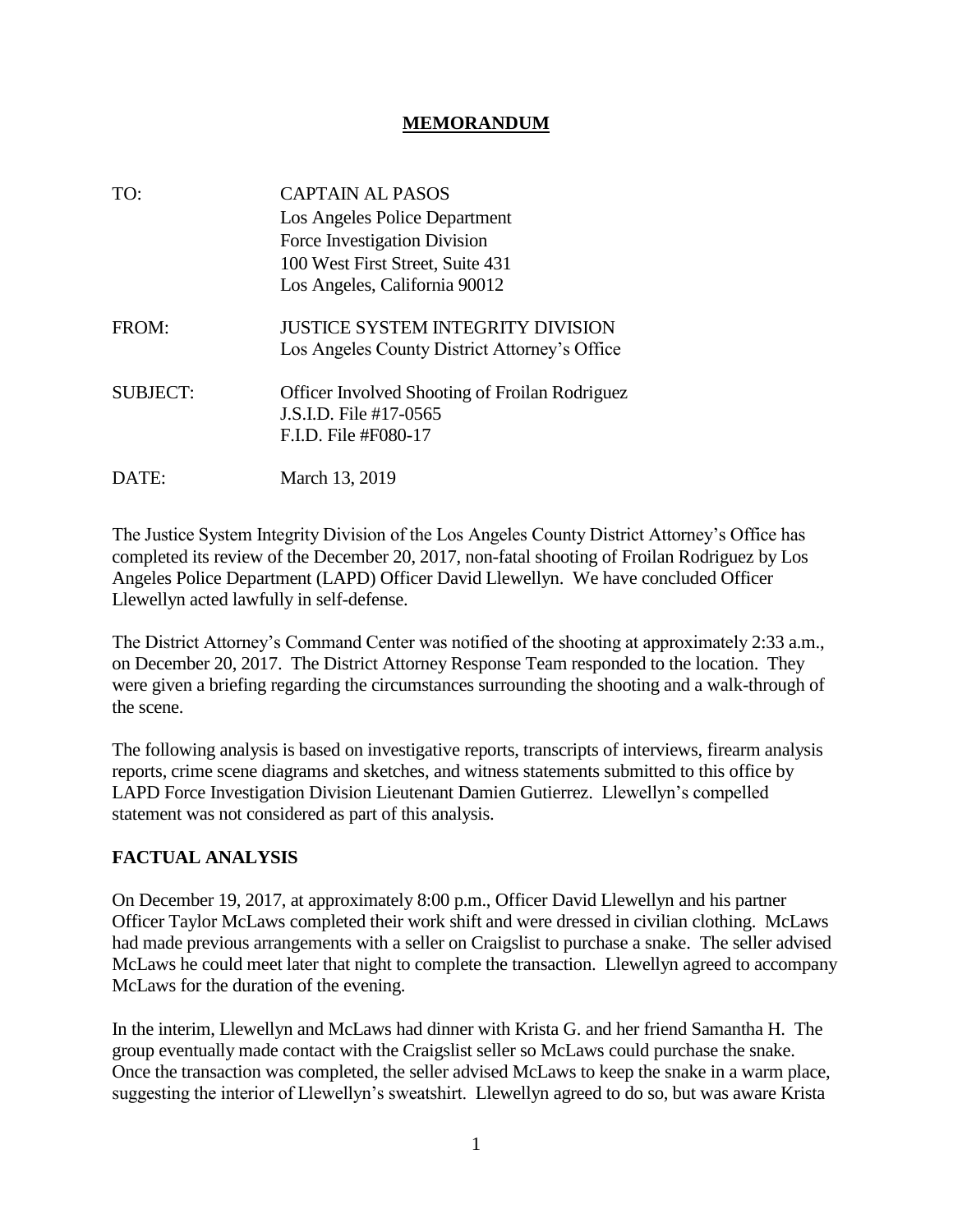was afraid of snakes. To avoid upsetting her, Llewellyn placed the snake in his sweatshirt but led Krista to believe the snake was still in a plastic container in the back of the car. The four then drove away with McLaws driving, Llewellyn in the front passenger seat, and Krista and Samantha in the backseat. McLaws drove to Krista's apartment building on Orion Avenue where she was to part ways with the group.

They arrived at the location on December 20, 2017, at approximately 1:00 a.m. Krista exited the car and approached Llewellyn through the front passenger window to say goodbye to him. At that point, she observed the snake in Llewellyn's jacket. Scared, she ran across the street toward the entrance to her apartment complex while screaming. As she continued yelling, Llewellyn exited the car, handed the snake to McLaws and approached Krista to calm her down.

In the meantime, Alyssa R. (a resident of the apartment building) exited and began pleading with Krista and Llewellyn to keep their voices down, citing the late hour and noting she had children who were sleeping inside. Alyssa was accompanied by her boyfriend's brother, Froilan Rodriguez, who began walking toward Llewellyn at a quick pace.

According to Alyssa, Llewellyn responded to her request for him to keep his voice down with, "Yeah, whatever, bitch." Alyssa stated Rodriguez then said, "Don't be so disrespectful." Alyssa heard one of her children crying, causing her to momentarily turn her attention away from Rodriguez and Llewellyn. Once she turned back around, she saw both men punching each other. She walked back toward the apartment building and heard gunshots, which led her to run inside toward her children. She did not see a weapon, nor did she observe the shooting.

According to Krista, Llewellyn advised Krista to be quiet and said, "Yeah, be quiet. She got kids." Rodriguez accused Llewellyn of being disrespectful, and Llewellyn responded with something to the effect of, "Everything's cool." Rodriguez then hit Llewellyn in the face with an object Krista described as a twelve-inch long silver pole. After striking Llewellyn with the object, Krista saw Rodriguez punch Llewellyn in the face. Moments later, Krista heard gunshots, but was unsure where they came from and did not see a gun at any time. Krista then saw Rodriguez running back toward the apartment building. Krista panicked and ran toward Samantha, who was still with McLaws near his car. The two women retreated toward Krista's car, which was parked nearby.

McLaws stated he was not in a position to observe the shooting, but heard two shots fired. At this time, he believed someone was shooting at them. He directed Samantha to get away from the location and began searching for Llewellyn. Moments later, he observed Llewellyn staggering toward him from across the street while holding his head. Both officers subsequently entered the car and drove away from the location. Once in McLaws' car, Llewellyn explained to McLaws that "…a male had come out. He hit (him) in the head with a bat. At that time he started losing consciousness and fired two rounds." While in the car, Llewellyn placed a call to 9-1-1 to report the shooting. McLaws drove to a 7-11 a half block away to await responding officers.

Officers responded to the apartment building and took Rodriguez into custody without incident. They then transported him to Providence Holy Cross Medical Center where he was treated for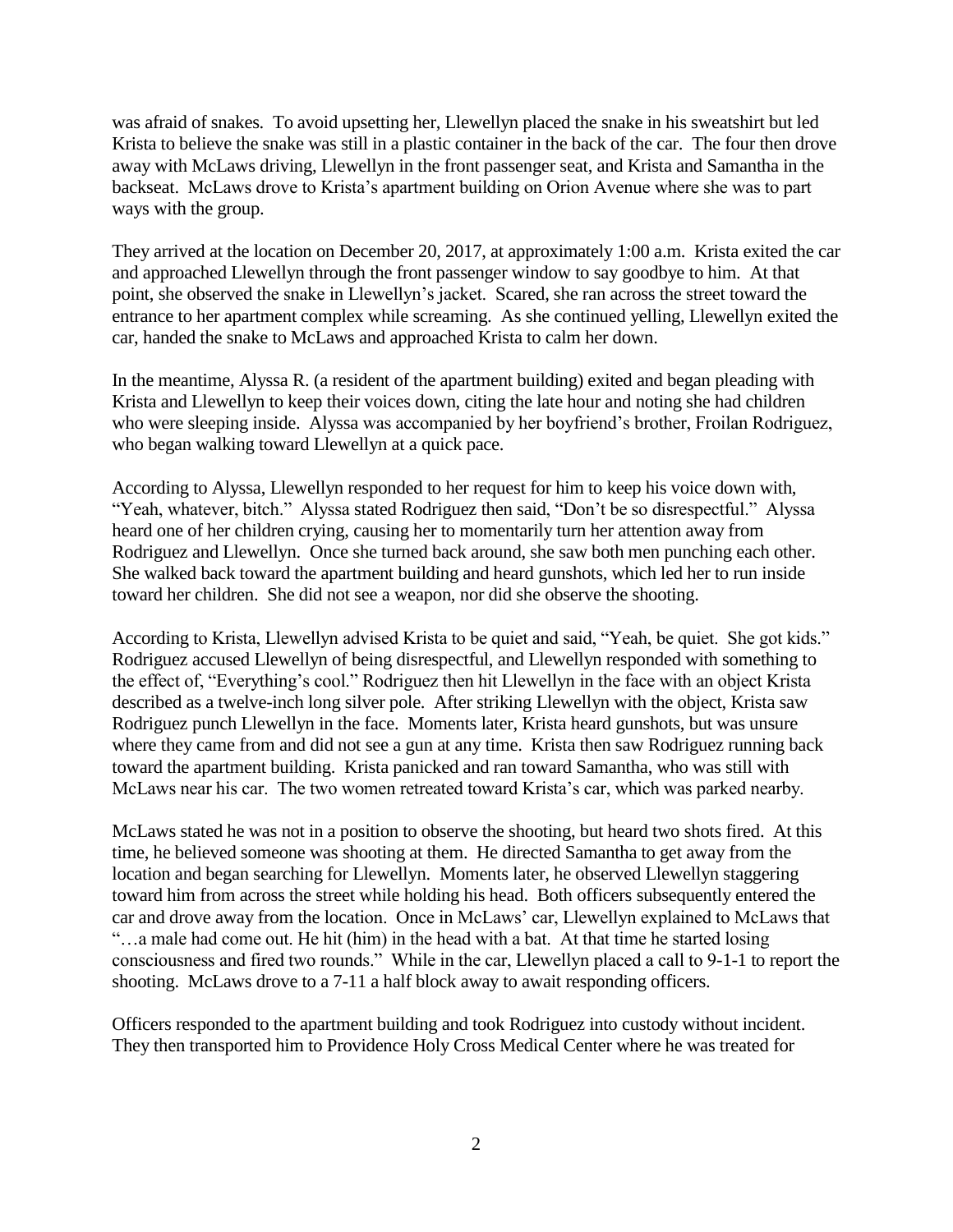gunshot wounds to the abdomen and right hand.<sup>1</sup> Investigators interviewed Rodriguez while he was at the hospital. Regarding the assault and subsequent shooting, Rodriguez explained that he believed Llewellyn to be in good shape and bigger than he was and, as such, wanted to get his punches in before Llewellyn had an opportunity to punch back. He went on to state, "And that's when we just went at it. So I got like – I got two punches in, three punches in, and that's when I seen him reaching into his pants, and I knew that if I ran, I was going to get shot. So why not just keep going. So when I just kept on going, he pulled out a gun and glack, glack, glack, like – four or five shots." At no time did Llewellyn identify himself as a police officer to Rodriguez.

Ambulance personnel responded to the 7-11 and placed Llewellyn in a C-collar to stabilize his neck. They observed one hematoma above Llewellyn's eyebrow and another on the back of his head. Llewellyn was transported by ambulance to Providence Holy Cross Medical Center. A radiology exam revealed mild periorbital soft tissue swelling.

Investigators later searched the crime scene. They found a broken flashlight consisting of a 9" portion and a 7.5" portion. The condition of the flashlight and its location strongly suggests it was the object Rodriguez used to strike Llewellyn.



Nine-inch segment of the broken flashlight.

 $\overline{a}$ 

<sup>&</sup>lt;sup>1</sup> Rodriguez survived his injuries. Case PA090106 was subsequently filed against Rodriguez by the San Fernando Branch of the Los Angeles County District Attorney's Office. In that case, he was charged with one count of assault with a deadly weapon, in violation of Penal Code section 245(a)(1). On May 16, 2018, he pled no contest to one count of assault by force likely to cause great bodily injury, in violation of Penal Code section 245(a)(4), and was sentenced to two years in state prison.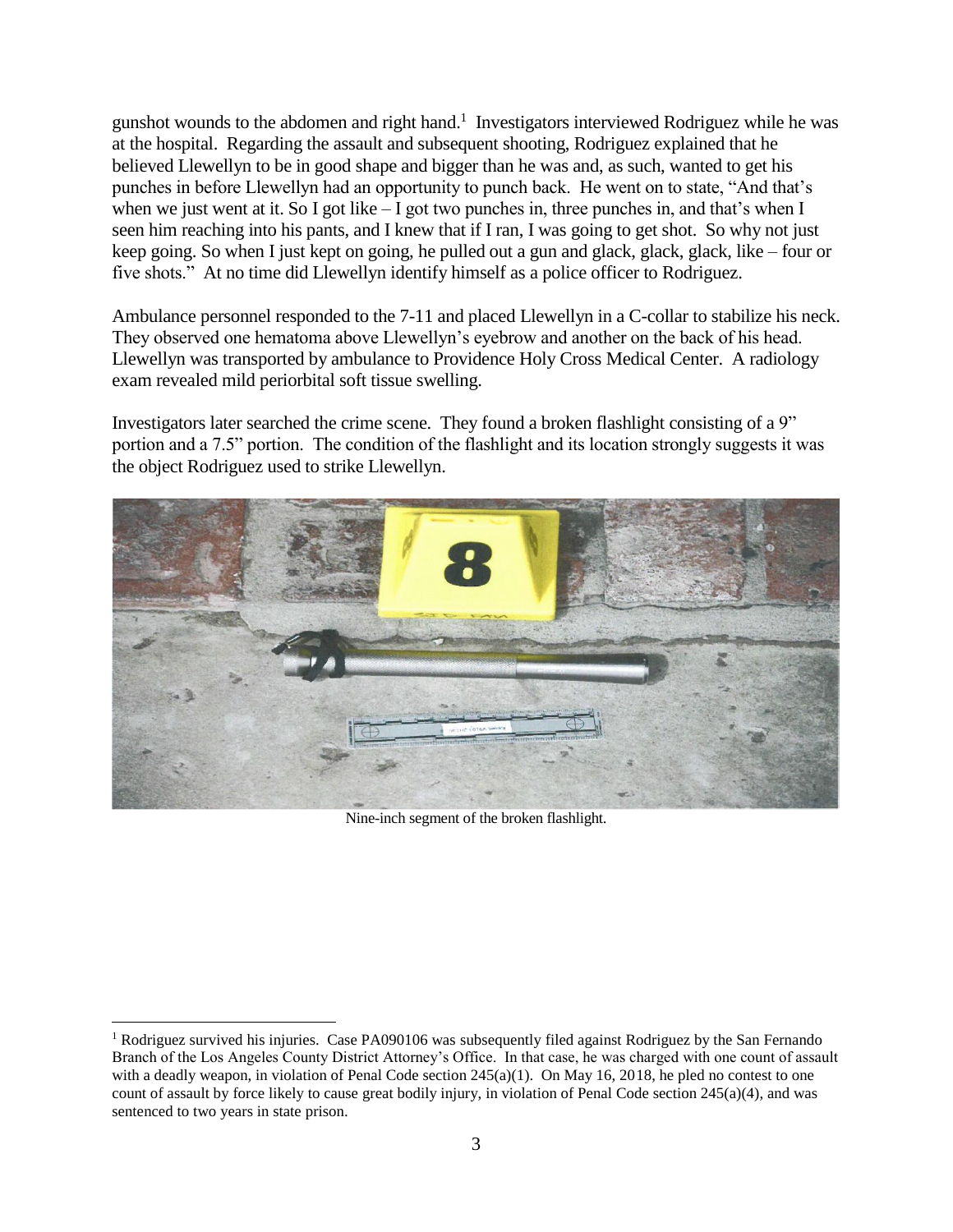

Seven-and-a-half-inch segment of the broken flashlight.

Llewellyn was armed with a five shot .38 caliber Smith and Wesson revolver. A later check of his revolver revealed two discharged cartridge casings in the cylinder. Two expended bullets were recovered from the scene. This evidence is consistent with Llewellyn discharging his firearm two times during this incident.



Llewellyn's firearm.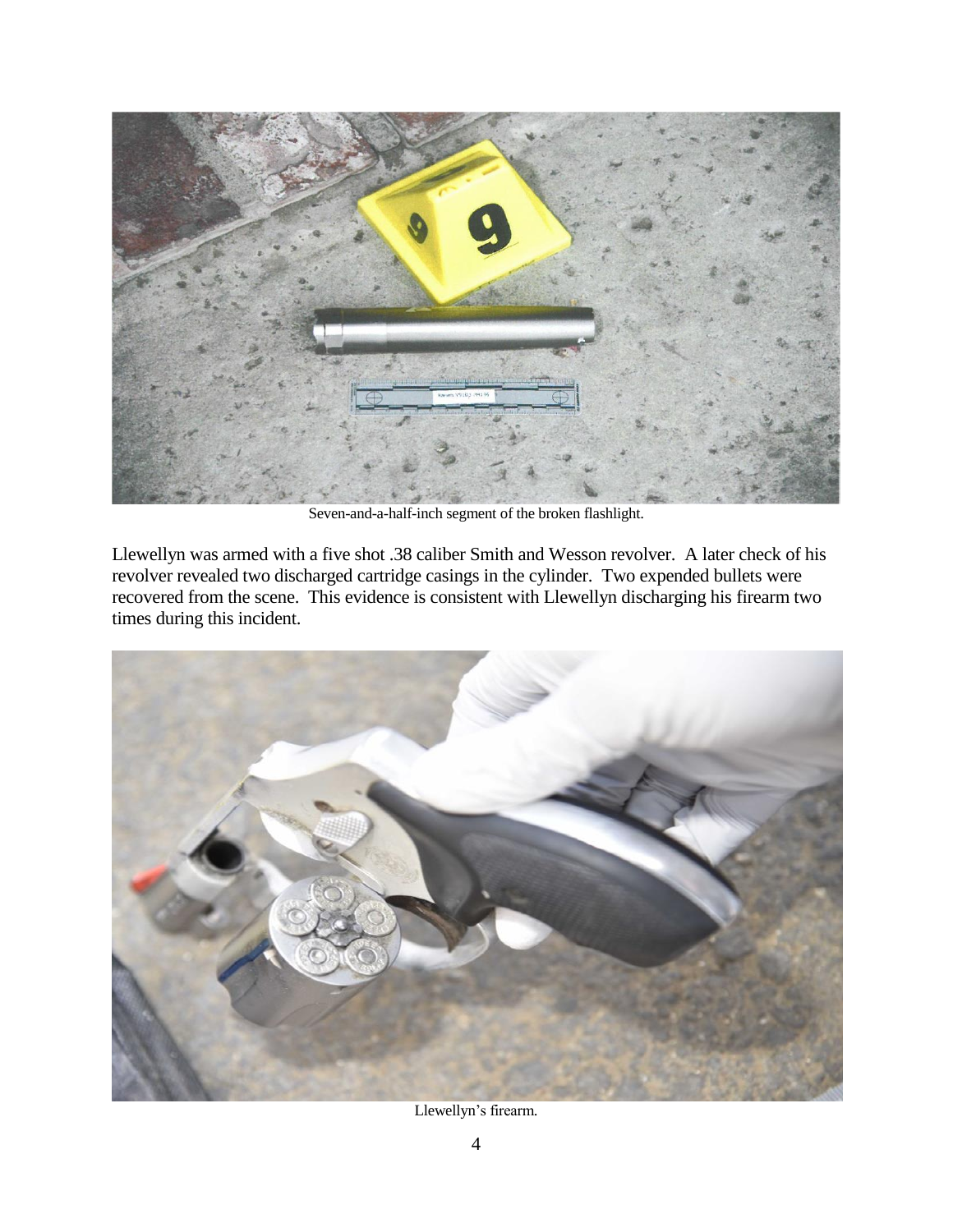

Expended bullet (1 of 2).



Expended bullet (2 of 2).